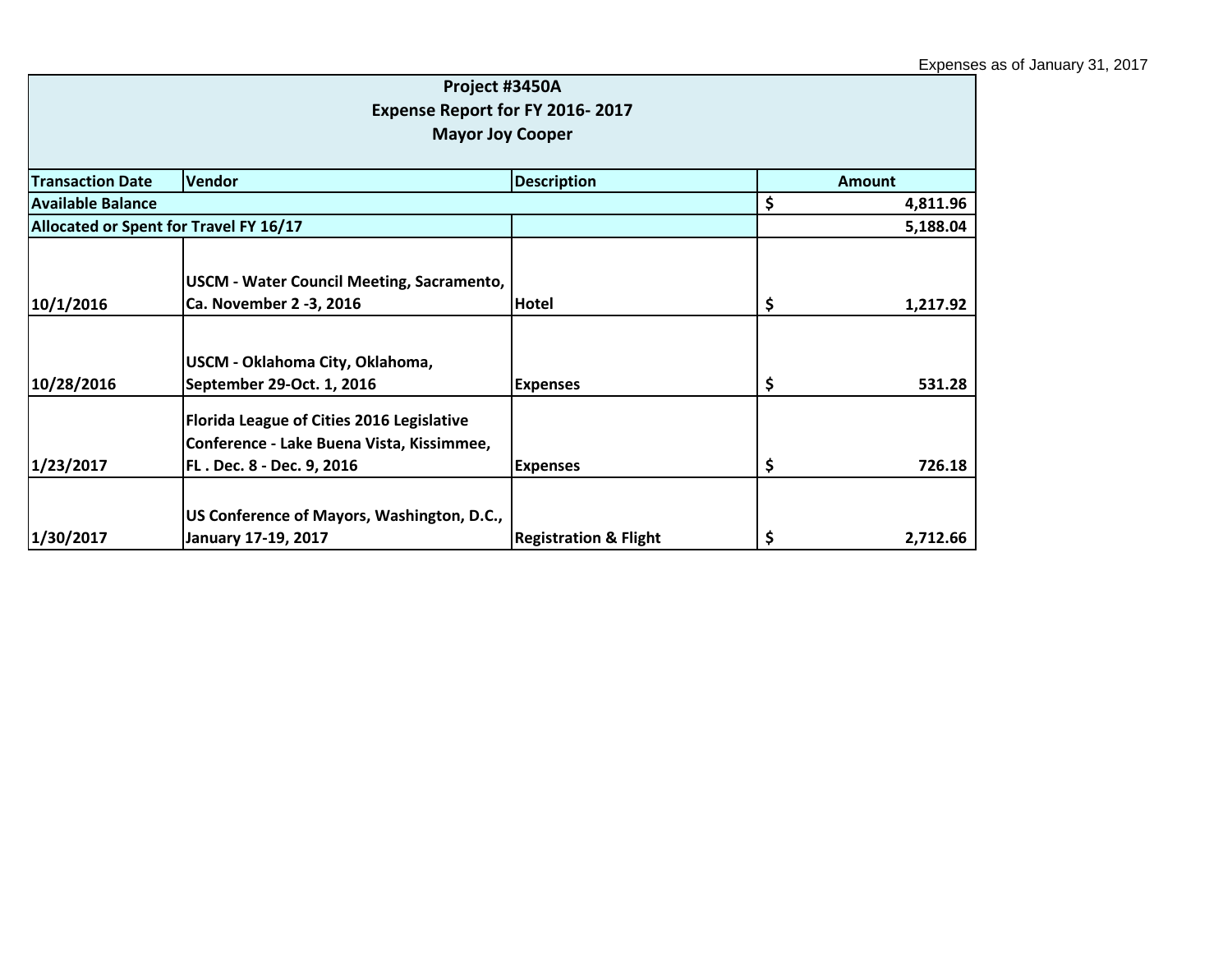| Project #3450B<br>Expense Report for FY 2016-2017<br><b>Vice Mayor Keith London</b> |                                             |                                        |               |  |
|-------------------------------------------------------------------------------------|---------------------------------------------|----------------------------------------|---------------|--|
| <b>Transaction Date</b>                                                             | Vendor                                      | <b>Description</b>                     | <b>Amount</b> |  |
| lAvailable Balance                                                                  |                                             |                                        |               |  |
| Allocated or Spent for Travel FY 16/17                                              |                                             |                                        | 978.42        |  |
|                                                                                     | <b>Miami Dade County League of Cities -</b> | <b>MDCLC 6th Annual Best Practices</b> |               |  |
| 10/19/2016                                                                          | October 14, 2016                            | <b>Conference</b>                      | \$95.00       |  |
| 12/20/2016                                                                          | <b>Grateful Threat</b>                      | <b>Uniform Shirts</b>                  | 124.00        |  |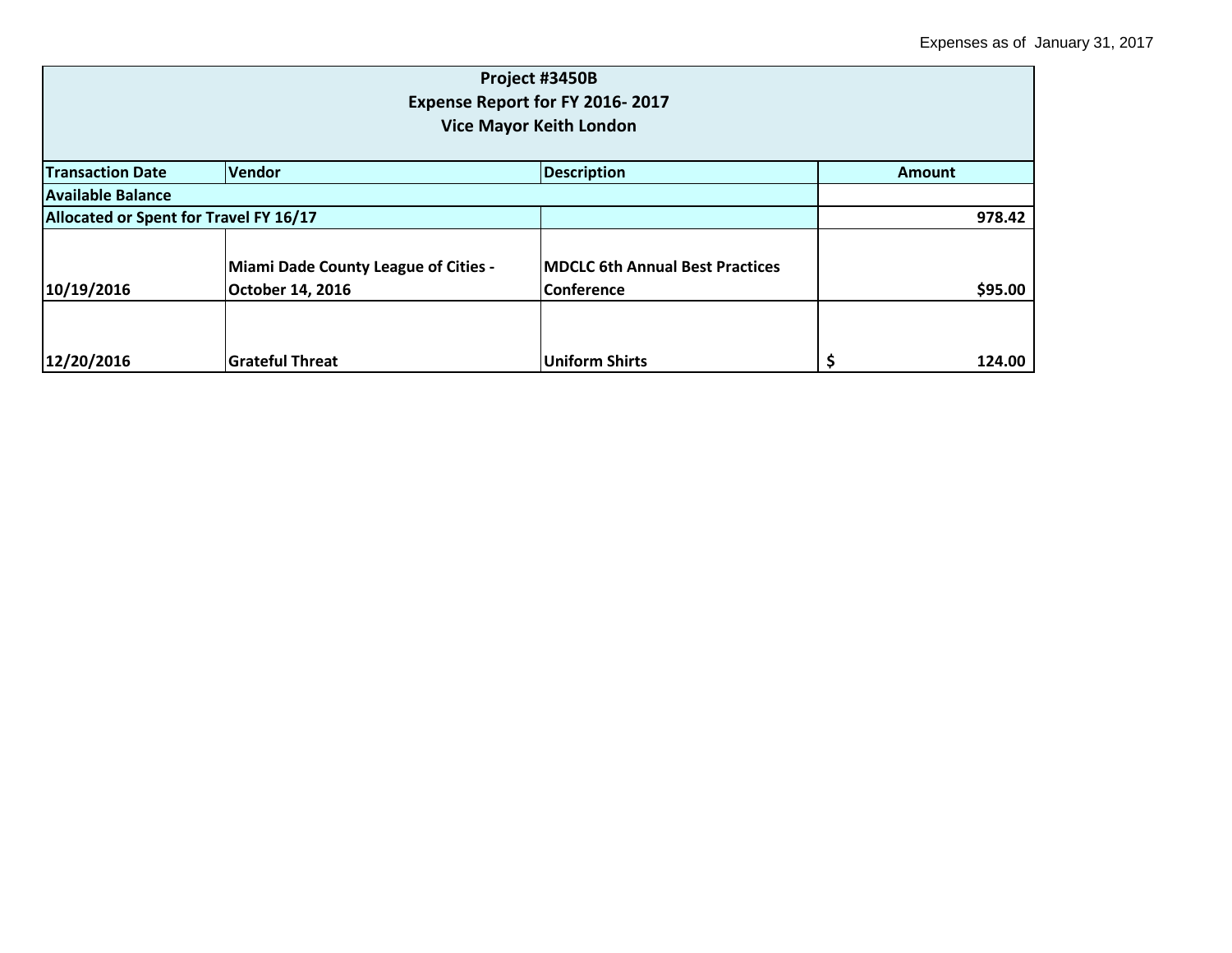| Project #3450E<br>Expense Report for FY 2016-2017<br><b>Comm. Michele Lazarow</b> |                |                                                                      |               |          |  |
|-----------------------------------------------------------------------------------|----------------|----------------------------------------------------------------------|---------------|----------|--|
| <b>Transaction Date</b>                                                           | Vendor         | <b>Description</b>                                                   | <b>Amount</b> |          |  |
| <b>Available Balance</b>                                                          |                |                                                                      |               | 8,916.25 |  |
| Allocated or Spent for Travel FY 16/17                                            |                |                                                                      |               | 1,083.75 |  |
| 1/5/2017                                                                          | <b>Expedia</b> | <b>Flight, Hotel &amp; Car</b><br><b>Reservation/Tallahassee, Fl</b> |               | 1,083.75 |  |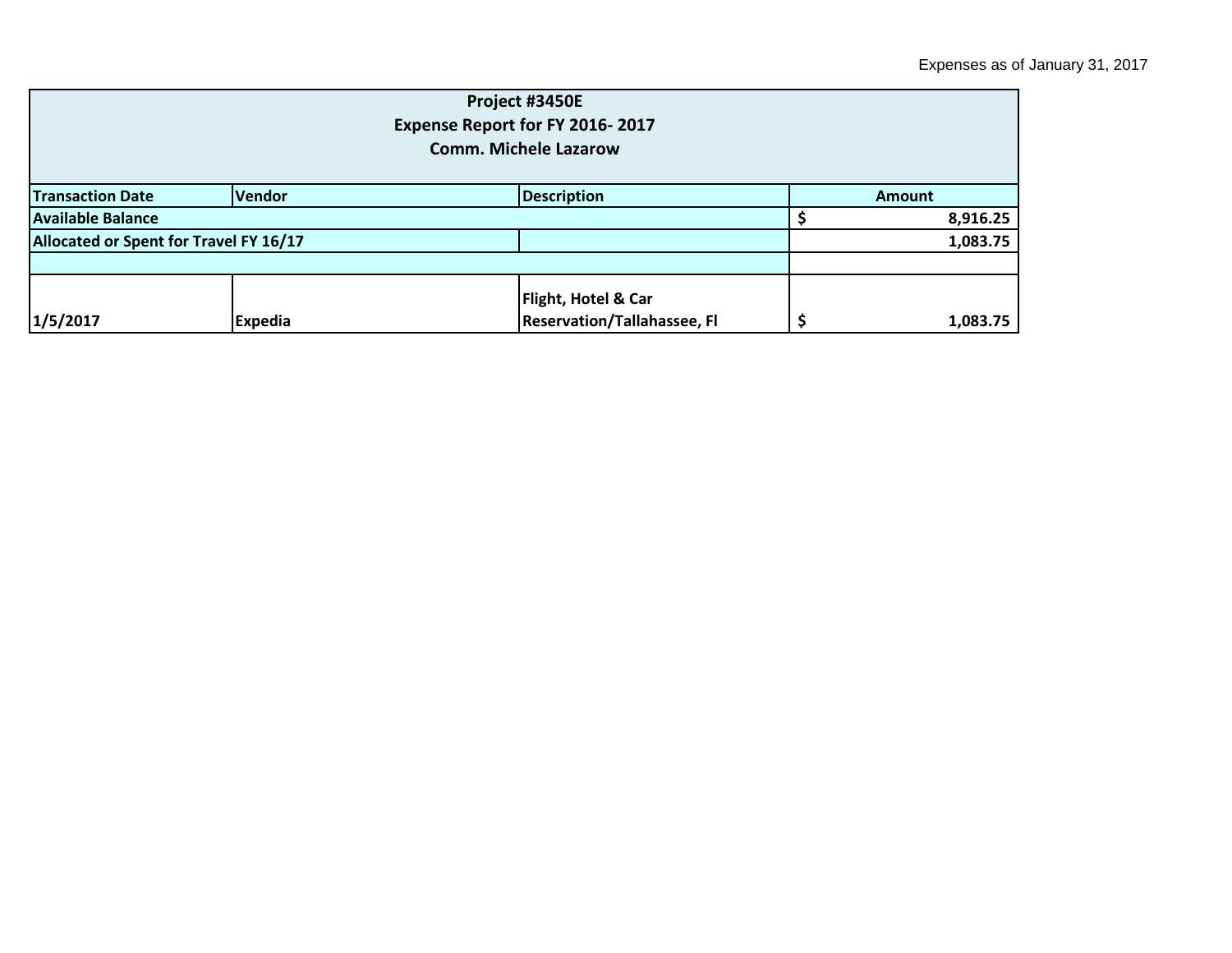|                                          |                                                                                                                                                                                                     |                                                                                                                                                                                                                                                                                  | <b>Amount</b>       |
|------------------------------------------|-----------------------------------------------------------------------------------------------------------------------------------------------------------------------------------------------------|----------------------------------------------------------------------------------------------------------------------------------------------------------------------------------------------------------------------------------------------------------------------------------|---------------------|
|                                          |                                                                                                                                                                                                     |                                                                                                                                                                                                                                                                                  | 9,322.19            |
|                                          |                                                                                                                                                                                                     |                                                                                                                                                                                                                                                                                  | 677.81              |
|                                          |                                                                                                                                                                                                     |                                                                                                                                                                                                                                                                                  |                     |
|                                          |                                                                                                                                                                                                     |                                                                                                                                                                                                                                                                                  | 70.00               |
|                                          |                                                                                                                                                                                                     |                                                                                                                                                                                                                                                                                  |                     |
| <b>OIC of South Florida Middle Class</b> |                                                                                                                                                                                                     |                                                                                                                                                                                                                                                                                  |                     |
| Summit, October 17th & 18th, 2016        | <b>Summit</b>                                                                                                                                                                                       | \$                                                                                                                                                                                                                                                                               | 30.00               |
|                                          |                                                                                                                                                                                                     |                                                                                                                                                                                                                                                                                  |                     |
|                                          |                                                                                                                                                                                                     |                                                                                                                                                                                                                                                                                  |                     |
|                                          |                                                                                                                                                                                                     |                                                                                                                                                                                                                                                                                  | 447.81              |
|                                          | <b>Retirement Celebration for Honorable</b>                                                                                                                                                         |                                                                                                                                                                                                                                                                                  |                     |
| Brenda Forman - January 7th, 2017        | <b>Howard C. Forman</b>                                                                                                                                                                             | \$                                                                                                                                                                                                                                                                               | 90.00               |
|                                          |                                                                                                                                                                                                     |                                                                                                                                                                                                                                                                                  |                     |
|                                          |                                                                                                                                                                                                     |                                                                                                                                                                                                                                                                                  | 40.00               |
|                                          | Vendor<br>Allocated or Spent for Travel FY 16/17<br>Impact Broward Luncheon, October 7,<br>2016<br><b>One Stop Sealing and Expungement</b><br>Workshop, October 19, 2016<br><b>January 27, 2017</b> | Project #3450C<br><b>Expense Report for FY 2016-2017</b><br><b>Comm. Anthony Sanders</b><br><b>Description</b><br><b>Impact Broward's 2016 Community</b><br><b>Impact Awards Luncheon</b><br>Workshop<br>Hallandale Beach Chamber of Commerce -<br>2017 Board Installation Lunch | \$<br>\$<br>\$<br>Ş |